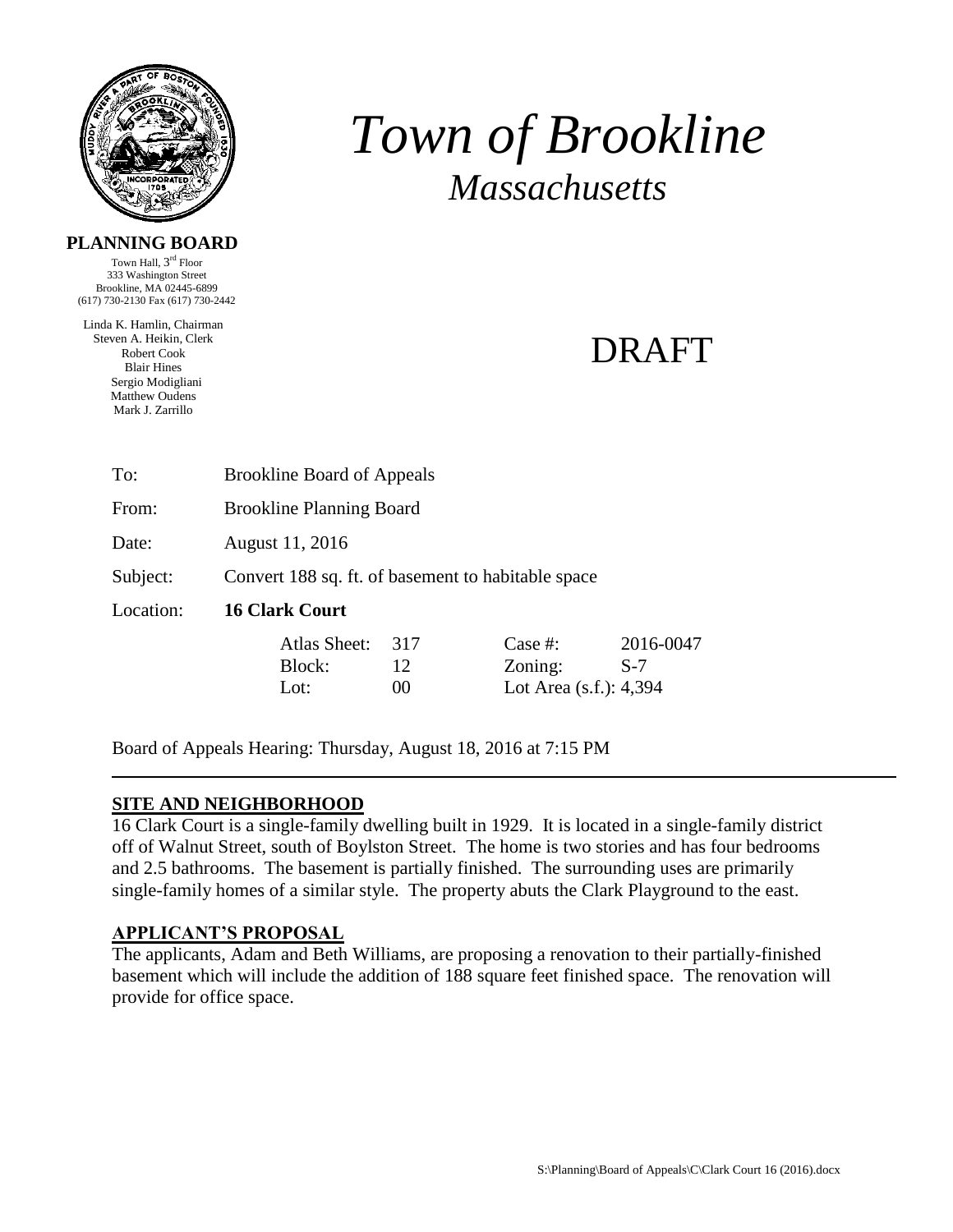### **FINDINGS**

**Section 5.20** – Floor Area Ratio

| <b>Floor Area</b>                         | <b>Allowed</b>   | <b>Existing</b> | <b>Proposed</b> | <b>Finding</b> |
|-------------------------------------------|------------------|-----------------|-----------------|----------------|
| <b>Floor Area Ratio</b><br>(% of allowed) | .35<br>$(100\%)$ | .63<br>(175%)   | .66<br>(182%)   | Variance*      |
| Floor Area (s.f.)                         | 1537.9           | 2693.38         | 2881.38         |                |

\* Under Deadrick, the Board of Appeals may allow an extension of an existing non-conformity if it finds there is no substantial detriment to the neighborhood.

#### **Section 8.02.1 and 8.02.2** – Alteration or Extension

A special permit is required to extend this non-conforming use and alter this non-conforming structure.

#### **PLANNING BOARD COMMENTS**

The Planning Board is not opposed to the proposal to increase the floor area in the existing single-family dwelling. The structure has extensive basement-level space that currently contains one finished room and additional finished storage space that will be renovated and added to with this proposal. The conversion will have no impact to abutters.

#### **Therefore, the Planning Board recommends approval of the plans by Andover Renovation Solutions, dated 2/10/16, subject to the following conditions:**

- 1. Prior to the issuance of a building permit, final basement floor plans and elevations shall be submitted to the Assistant Director of Regulatory Planning for review and approval.
- 2. Prior to the issuance of a building permit, the applicant shall submit to the Building Commissioner for review and approval for conformance to the Board of Appeals decision: 1) a final site plan stamped and signed by a registered engineer or land surveyor; 2) final basement floor plan stamped and signed by a registered architect; and 3) evidence that the Board of Appeals decision has been recorded at the Registry of Deeds.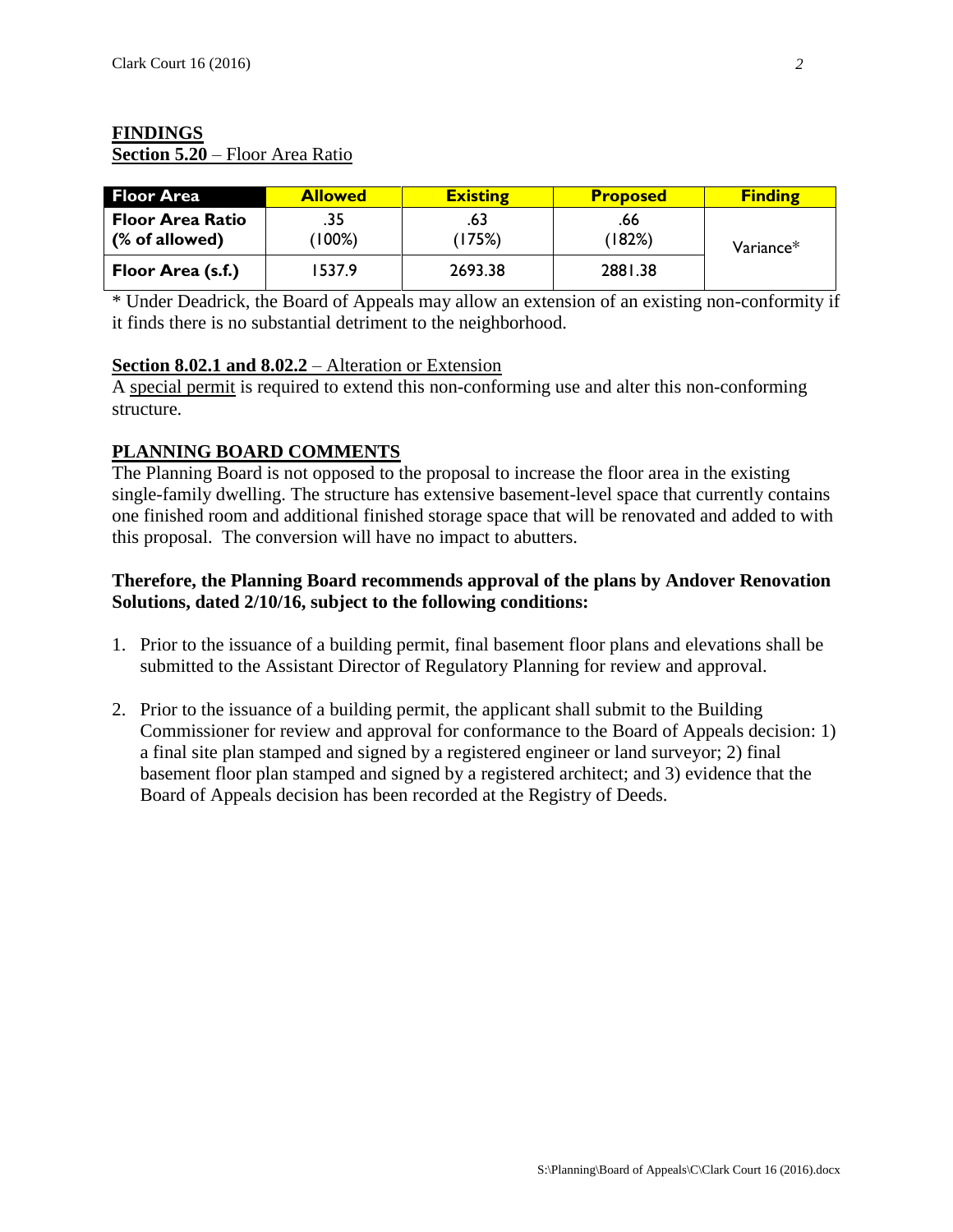

```
 View of 16 Clark Court
```